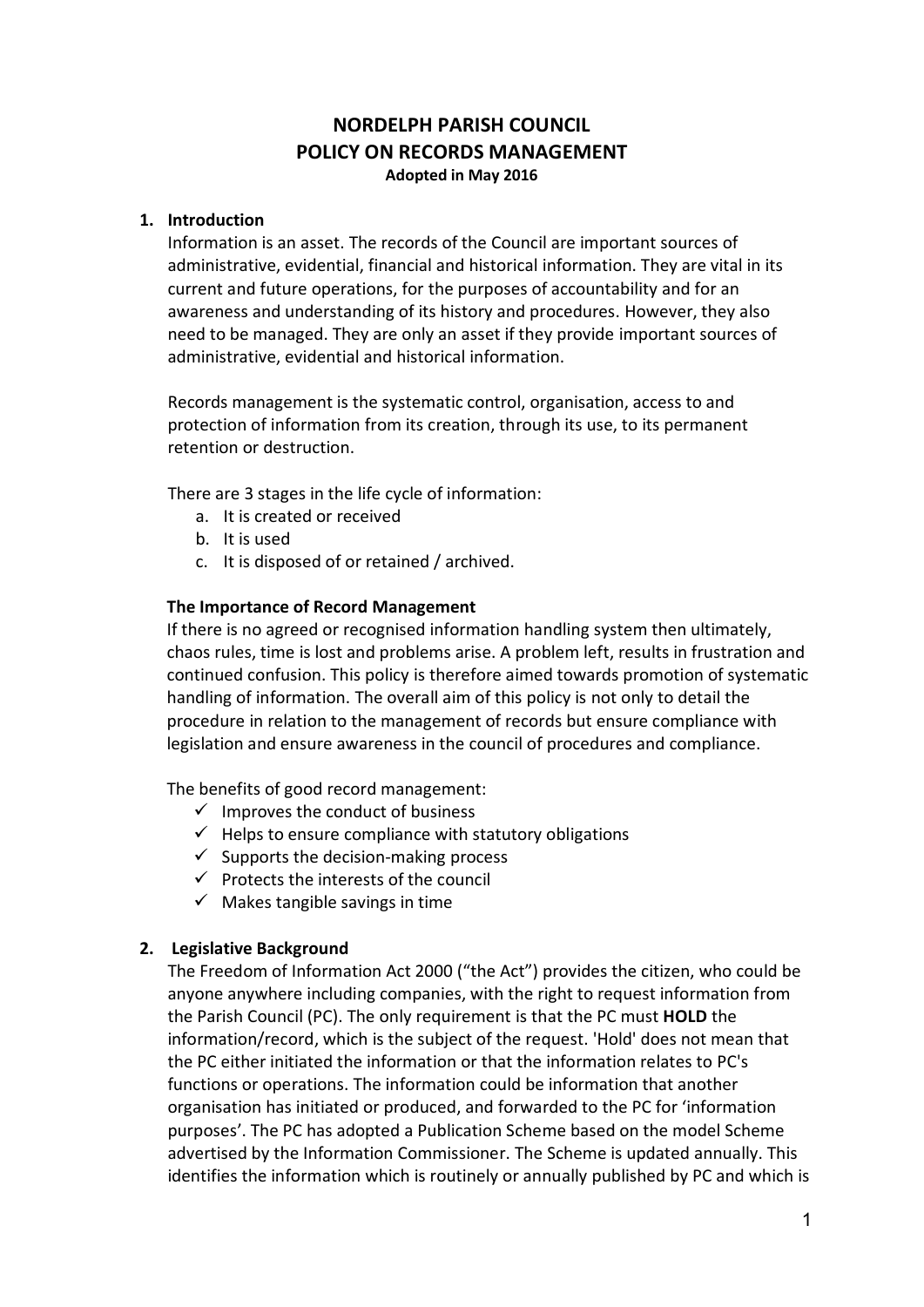also a requirement of the Local Audit and Accountability Act 2014. If a category is included in the Publication Scheme it must be published and any request for the disclosure of that information can simply be directed to the PC's publication source i.e. PC's website. Where an enquiry is made for information as a hard copy, this will be responded to by the Parish Clerk with the appropriate charges being made.

There is also data which is personal, and the Data Protection Act of 1998 now updated by new data protection regulations (2018) details the principles which must be followed by organisations which process personal information. Personal information is information held about an individual which on its own or with other data can identify a living individual. Processing information means obtaining it, recording it, storing it, updating it and sharing it. Such information should not be held unnecessarily and should be destroyed securely. This information, if held, should be recorded in an Information Audit.

Information must often be retained for a considerable period of time and some indefinitely. There are statutory requirements relating to the retention of certain information or records, e.g. council minutes, personnel information for HMRC, financial information etc. (see Appendix 1) but the retention of other information is at the discretion of the PC.(see Appendix 2). The destruction of some information has to be undertaken securely and destruction has to show conformity with this policy. The destruction of some paper copies should be complete i.e. incineration or shredding. Electronic copies must be completely deleted from any memory source or other media. It should be noted that the PC is not required to meet its disclosure commitments for information which is archived, out of date or otherwise inaccessible.

#### **3. Definition of a record**

A record means any documents or data which forms recorded evidence of PC's activities. i.e. hard copy letters, email messages or letters and other documents held on the computer or set as a hard copy. This extends beyond the Clerk to individual members of the Council. These records or information are created or received, used and maintained by PC in the conduct of its activities. A record is something which can be retained and remain useable for as long as it is needed, it can be something which is required to be retained or something which can be destroyed when no longer required. A record if held either as an electronic copy or as a paper copy should be held within a file. Files should be titled with an indication of their content and where confidential marked thus. Emails which contain important information should be added to the relevant folder. Personal file names and uncommon abbreviations should not be used. A title should clearly indicate a version's status e.g. final version. Out of date material should be destroyed or deleted.

There are several categories of information which have only short-term use and can be destroyed within 3 months:

- a. Items for information only such as advertising leaflets and merchandise
- b. Items which support discussion and decision making but which can be easily found on websites – such items might have been referred to, for example, in a report the Clerk has made to Council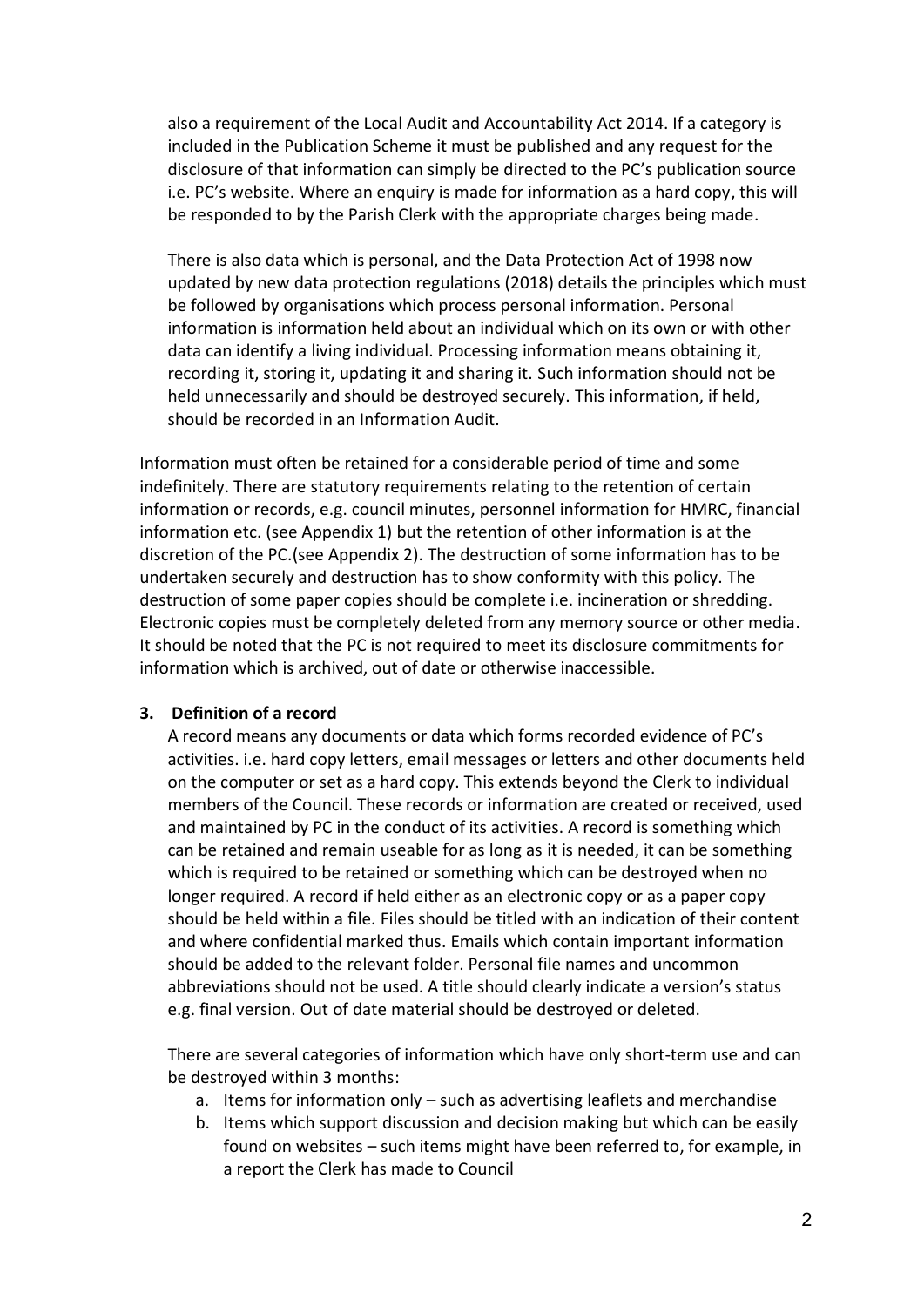- c. Items requiring a decision, and once dealt with can be destroyed because they are available from an alternative source – for example, a planning application
- d. Items which support minute taking, report and letter writing draft copies and notes
- e. Spare copies of items agendas, minutes, reports, and so on.

Categories of information which have a longer term or permanent use (but also refer Appendix 1)

- a) Items which might have been included or are currently included on the publication scheme – such as a policy or grass cutting contract. Such a document can be destroyed once it has been amended, unless required for historical reasons. For example, it is worthwhile for a PC to keep grass cutting contracts to compare information. Classes of information described within the FOI Publication Scheme clearly state the time frame required for disclosure of that information
- b) Items which need to be retained for legislative purposes such as the signed minutes. It is good practice to publish, as a minimum, current and previous council year. It might be practical for a council to retain its minutes for five years, in which case it would publish those minutes but when over five years old, the minute book might then be sent to the Norfolk Record Office (NRO) for safe keeping. If this is the case, then no disclosure is required.

#### 4. **Responsibility**

The officer who has operational responsibility for retention and destruction is the Parish Clerk. The Chairman supports the Clerk with this responsibility. However, all members of the Parish Council have a responsibility to ensure that they handle correspondence and information whether received or sent as a hard copy or electronically in the correct manner and that they adhere to the council's policy relating to retention and disposal correctly and in a timely way. The Clerk also has responsibility for maintaining the FOI Publication Scheme and for responding to requests for information requested. The Clerk has a responsibility to respond to subject access requests, investigate data breaches and for the careful audit of information held under Data Protection regulations.

Members should be made aware of the Policy and any paper 'movement' so that if they themselves hold copies of this information they can destroy that information. The Parish Clerk will advise a meeting of the Council which records are being destroyed and which records are being removed to the Norfolk Record Office prior to that taking place. This information is then detailed in the minutes.

#### **5. Managing Emails**

Emails are as much an official communication as a letter, memo or a fax and may be disclosed in response to a FOI request. The Clerk and Councillors must delete any personal data from letters and emails requested under FOI. Electronic messages can be legally binding and a council may be held liable for defamatory statements in emails. If an email contains important information it should be added to the relevant